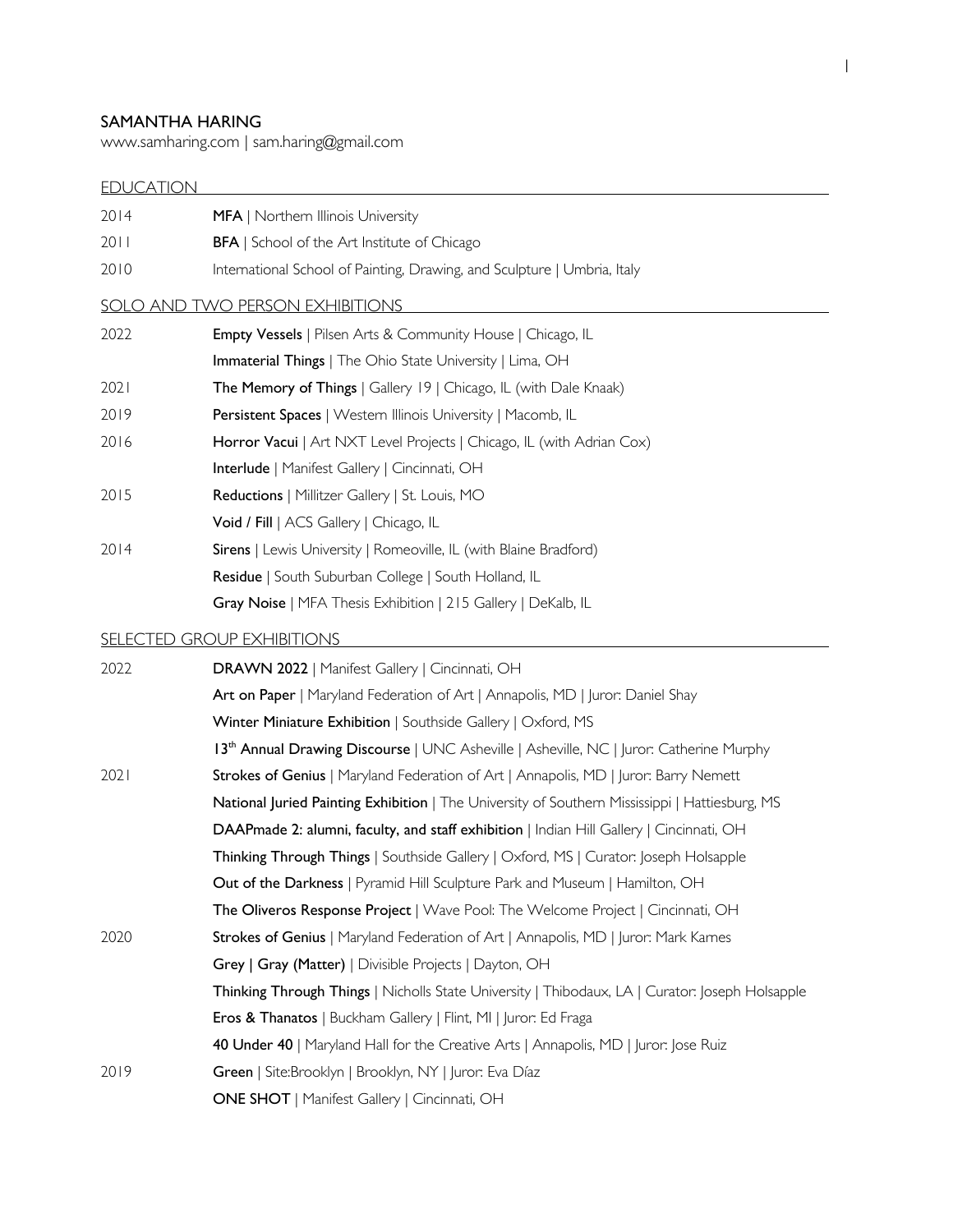|                  | SINKS & CHAIRS   Manifest Gallery   Cincinnati, OH                                                                              |
|------------------|---------------------------------------------------------------------------------------------------------------------------------|
| 2018             | SWEET, Golden and Delicious   NIU Art Museum   DeKalb, IL                                                                       |
|                  | 365 Artists 365 Days Project Group Exhibition   Frank  uarez Gallery   Milwaukee, WI                                            |
|                  | Not Just Drawing: A Line With Intent   ARC Gallery   Chicago, IL   Juror: F. David Reif                                         |
| 2017             | <b>The Marketplace of Mysteries</b>   North Park University   Chicago, IL                                                       |
|                  | Two Point Five Children   Gallery 19   Chicago, IL                                                                              |
|                  | 40 <sup>th</sup> Annual Small Works Show   Harper College   Palatine, IL   Juror: Mark Rospenda                                 |
|                  | Sketch   Manifest Gallery   Cincinnati, OH                                                                                      |
|                  | 8 <sup>th</sup> Annual Drawing Discourse   UNC Asheville   Asheville, NC   Juror: Scott Noel                                    |
| 2016             | <b>Parallel Lives</b>   Parenthesis Art Space   Brooklyn, NY   curated by Sergio Gomez                                          |
|                  | Rockford Midwestern Biennial   Rockford Art Museum, IL   Juror: Sarah Krepp                                                     |
|                  | New American Paintings: Midwest Edition   Elmhurst Art Museum   Elmhurst, IL                                                    |
|                  | <b>Improvised Reality</b>   Argonne National Laboratory   Lemont, IL                                                            |
|                  | Wet Paint Biennial   Zhou B. Art Center   Chicago, IL                                                                           |
| 2015             | Fresh Paint Biennial   Manifest Gallery   Cincinnati, OH                                                                        |
|                  | <b>The Baseline: An Exhibition on Drawing</b>   ARC Gallery   Chicago, IL   Juror: Aron Packer                                  |
|                  | Art of Painting   Washington Art Association   Washington Depot, CT   Juror: William Bailey                                     |
|                  | <b>Going Dutch</b>   Flat Iron Arts Building   Chicago, IL                                                                      |
|                  | 3rd Annual Bridgeport Art Competition   Bridgeport Art Center   Chicago, IL  <br>Jurors: Amanda Williams and Monika Wulfers     |
| 2014             | Winter Juried Exhibition   Anderson Arts Center   Kenosha, WI   Juror: Harry Wirth                                              |
|                  | Nude 6   Manifest Gallery   Cincinnati, OH                                                                                      |
|                  | <b>Evanston &amp; Vicinity Biennial</b>   Evanston Art Center   Evanston, IL  <br>Jurors: Allison Peters Quinn and Sergio Gomez |
|                  | Luminarts Visual Art Exhibition   Union League Club   Chicago, IL (juried)                                                      |
|                  | 10°   MFA Thesis Exhibition   Zhou B. Art Center   Chicago, IL                                                                  |
|                  | 20"x20"x20"   Union Art Gallery   Louisiana State University, LA                                                                |
| 2013             | Slow Burn   Juried Grad Show   Jack Olson Gallery   DeKalb, IL   Juror: Aron Gent                                               |
|                  | Master Pieces 7   Manifest Gallery   Cincinnati, OH                                                                             |
|                  | Union League Club Civic & Arts Foundation Visual Arts Competition   Chicago, IL                                                 |
|                  | Art on Paper   Maryland Federation of Art   Annapolis, MD   Juror: Susan Badder                                                 |
| 2012             | Strokes Of Genius   Maryland Federation of Art   Annapolis, MD   Juror: Mark Karnes                                             |
|                  | 3rd Year Anniversary Show   Water Street Studios   Batavia, IL   Juror: Sergio Gomez                                            |
|                  | Facemask   33 Contemporary Gallery   Chicago, IL                                                                                |
| <b>RESIDENCY</b> |                                                                                                                                 |
| 2015-2016        | Manifest Artist Residency   Manifest Gallery   Cincinnati, OH                                                                   |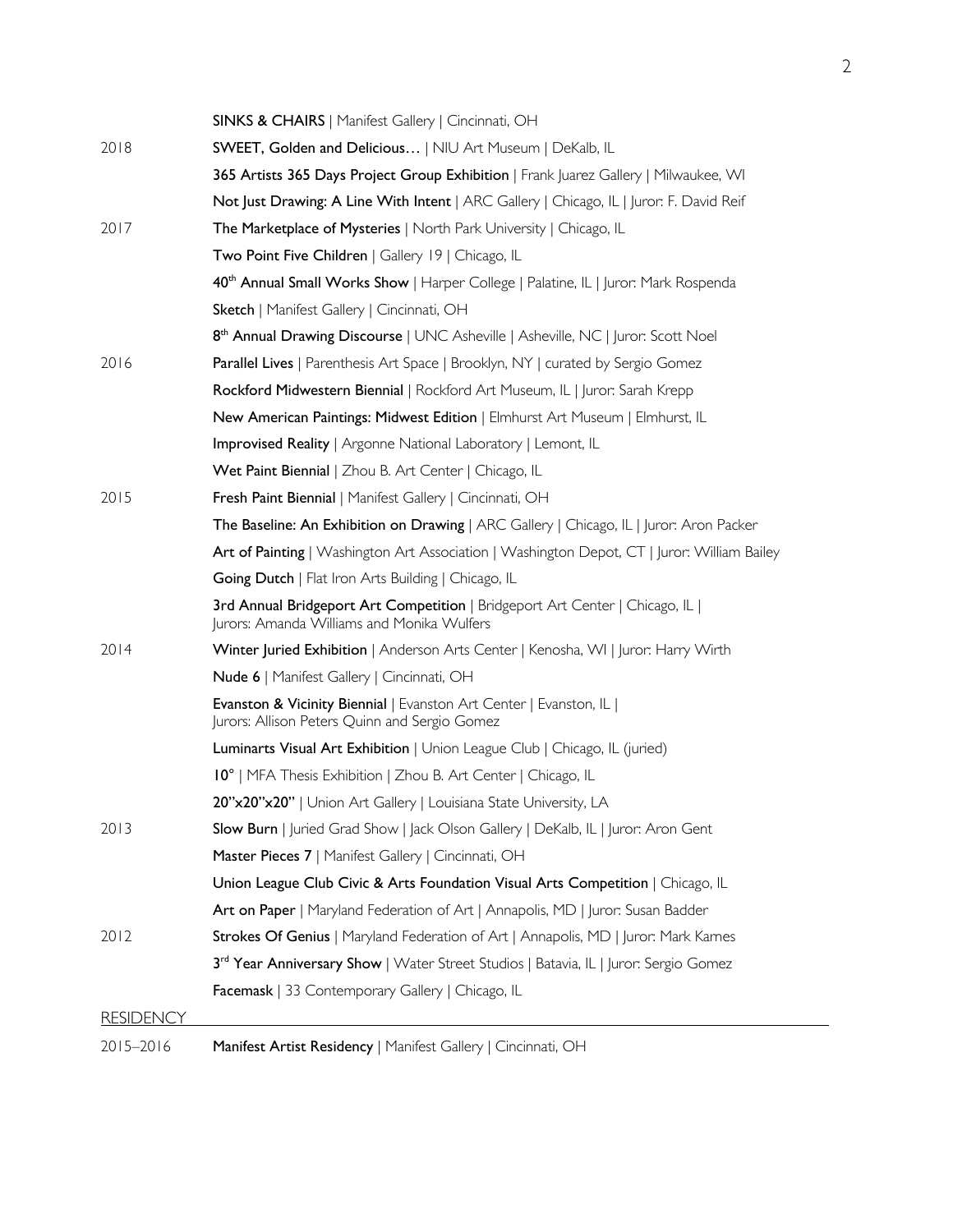### CURATORIAL PROJECTS

| 2017          | <b>PORTALS</b>   ACS Gallery   Chicago, IL                                                                       |
|---------------|------------------------------------------------------------------------------------------------------------------|
|               | HONORS   AWARDS   SCHOLARSHIPS                                                                                   |
| 2022          | <b>Juror's Choice Award</b>   13 <sup>th</sup> Annual Drawing Discourse   University of North Carolina Asheville |
| 2021          | Juror's Choice Award   Strokes of Genius   Maryland Federation of Art (Juror: Barry Nemett)                      |
| 2020          | Juror's Choice Award   Strokes of Genius   Maryland Federation of Art (Juror: Mark Karnes)                       |
|               | Honorable Mention   40 Under 40   Maryland Federation of Art at Maryland Hall for the Creative Arts              |
| 2017          | <b>Juror's Prize</b>   8 <sup>th</sup> Annual Drawing Discourse   University of North Carolina Asheville         |
| 2015          | <b>Honorable Mention</b>   Bridgeport Art Competition   Bridgeport Art Center                                    |
| 2014          | First Place   Annual Winter Juried Exhibition   Anderson Arts Center                                             |
| 2013          | First Place   Slow Burn   Juried Graduate Show   NIU                                                             |
| 2013          | Union League Civic and Arts Scholarship                                                                          |
| $2011 - 2014$ | Northern Illinois University Graduate Scholarship                                                                |
| 2012          | Honorable Mention   Rock Island Fine Art Exhibition   Augustana College                                          |
| $2010 - 2011$ | Nippon Steel Presidential Award                                                                                  |
| $2007 - 2011$ | SAIC Presidential Merit Scholarship                                                                              |

## EXHIBITIONS IN PRINT

| 2021          | MEAS12: Manifest Exhibition Annual Season 12. Manifest Press, Cincinnati, OH. 2021 (ill)                                                                                 |
|---------------|--------------------------------------------------------------------------------------------------------------------------------------------------------------------------|
|               | International Drawing Annual 14. Manifest Press, Cincinnati, OH. 2021 (ill)                                                                                              |
| 2018          | MEAS10: Manifest Exhibition Annual Season 10. Manifest Press, Cincinnati, OH. 2018 (ill)                                                                                 |
|               | International Painting Annual 7. Manifest Press, Cincinnati, OH. 2018 (ill)                                                                                              |
| 2017          | International Drawing Annual II. Manifest Press, Cincinnati, OH. 2017 (ill)                                                                                              |
| 2016          | New American Paintings, #123. The Open Studios Press, Boston, MA. 2016 (ill)                                                                                             |
|               | International Painting Annual 5. Manifest Press, Cincinnati, OH. 2016 (ill)                                                                                              |
| 2015          | New American Paintings, #119. The Open Studios Press, Boston, MA. 2015 (ill)                                                                                             |
|               | International Painting Annual 4. Manifest Press, Cincinnati, OH. 2015 (ill)                                                                                              |
| <b>SELECT</b> | <b>ED PRESS AND PUBLICATIONS</b>                                                                                                                                         |
| 2022          | Pilsen Arts & Community House [pilsenartscommunityhouse]. "Art & Cafecito with @samantha.haring.<br>Instagram, 26 May 2022, https://www.instagram.com/p/CeBmDUJh_M-/     |
|               | Ghosn, Saad. "For a Better World 2022: Poems and Drawings on Peace and Justice by Greater<br>Cincinnati Artists." Ghosn Publishing, 2022.                                |
|               | Beldue, Tamie. 13 <sup>th</sup> Annual Drawing Discourse. University of North Carolina Asheville, 2022.                                                                  |
| 2021          | "Memory of Things," YouTube video, 44:04, posted by Pilsen Arts Community House, February 7,<br>2021.                                                                    |
|               | Katie Griffith, "Cincinnati Pianist Brianna Matzke's Latest Response Project Blends Art, Music, Film, and<br>Meditation with Local Historical Sites," CityBeat, 1/11/21. |